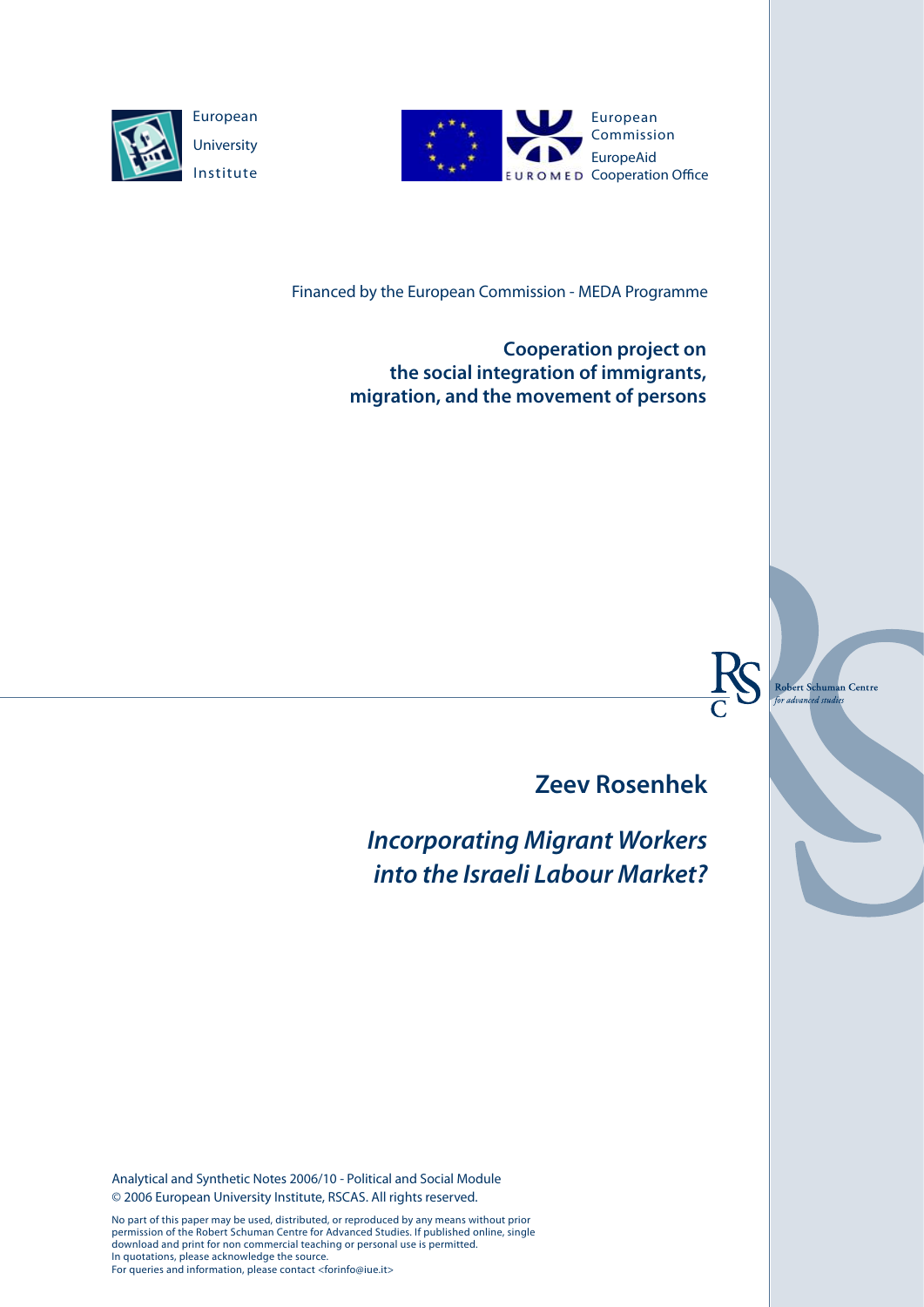### **CARIM Euro-Mediterranean Consortium for Applied Research on International Migration**

# **Analytical and Synthetic Notes – Political and Social Module CARIM-AS 2006/10**

Zeev Rosenhek

Department of Sociology, Political Science and Communication, Open University of Israel

## **Incorporating Migrant Workers into the Israeli Labour Market?**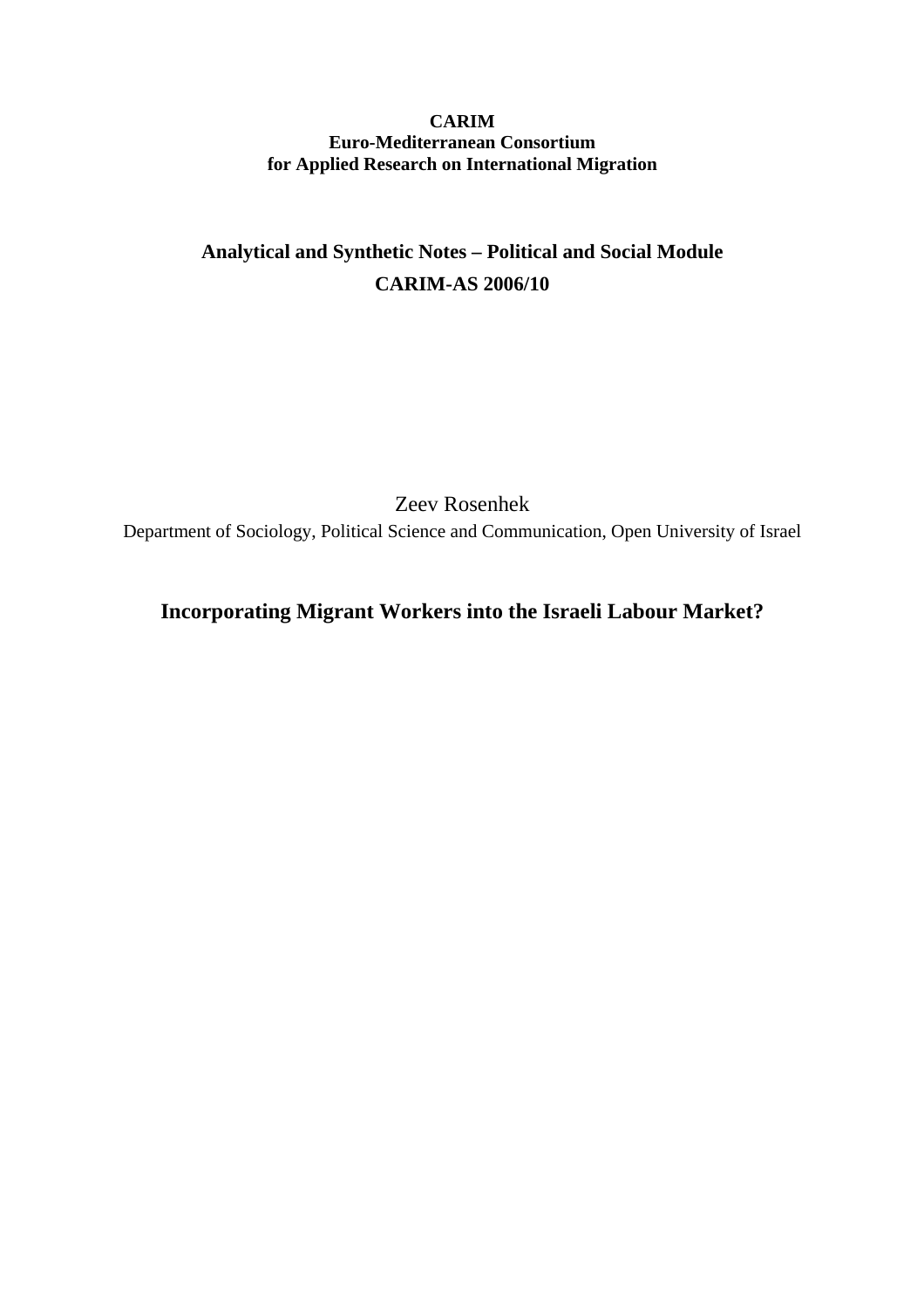#### **Incorporating Migrant Workers into the Israeli Labour Market?**

The victory of Yitzhak Rabin in the 1992 Israeli elections opened up a new phase in the history of the Israeli-Palestinian conflict, giving new impetus to the Peace Process. This in turn set in motion a new stage in the dynamics of the Israeli labour market, inducing the recruitment of large numbers of migrant workers to compensate for the loss of the pool of cheap and unprotected Palestinian labour which had been employed in Israel from 1967. As a consequence of the first Intifada, the flow of Palestinian labour into Israel became unstable. Paradoxically, the Peace Process opened by the Oslo Accords between Israel and the PLO in 1993 exacerbated this instability. Although the Protocol on Economic Relations (Paris Protocol) endorsed the principle of labour movement between the OPT and Israel,<sup>1</sup> in order to prevent terrorist actions inside Israel and to halt any erosion of Israeli public support for the Oslo Accords, the Israeli government implemented a policy of total closure of the borders between Israel and the occupied territories. These measures impeded the inflow of Palestinian workers into Israel and interrupted employment in the Israeli labour market with a decline of 33% between 1992 and 1993 (Bank of Israel 1994: 180). This in turn caused severe labour shortages in the sectors of construction and agriculture.

During 1993 Israel continued to deal with the shortage of workers in the secondary labour market by implementing subsidy programmes to attract Israeli workers. As a result Palestinian workers were mostly replaced by Israelis (Bank of Israel 1995: 179), but the growing participation of the latter in the construction sector meant a significant increase in wage levels for employers. Between 1992 and 1993 real wages in Israel fell by 0.5%, but in the construction sector they increased by 4.6% (Bank of Israel 1994: 95). Moreover, with the frequent closures imposed on the occupied territories in 1994, the flow of cheap Palestinian labour declined further and it became increasingly difficult to find enough Israeli workers to replace them (Bank of Israel 1995: 179). Employers' organizations in construction and agriculture stepped up pressure on the government to allow the recruitment of foreign workers. Within government the Ministry of Housing and the Ministry of Agriculture also pressed for the recruitment of cheap and unprotected migrant workers not only to accommodate their clienteles—the employers associations—but also in order to avoid a crisis in the key economic sectors of construction and agriculture.<sup>2i</sup>

Under these circumstances the Israeli government was forced to modify its previous policy of impeding labour migration and to authorize the recruitment of migrant workers. The number of licenses issued to employers to hire foreign workers increased sharply from about 10,000 in 1993, to almost 70,000 in 1995 and to 95,000 in 1996 (Manpower Planning Authority 2000: Table 4.8). In following years the number of permits subsequently declined to 80,000 in 1998 and roughly 70,000 in 1999 and 2000 (Manpower Planning Authority 2001: Table 4.8). Most of these migrant workers are employed in the two occupational sectors which were major employers of Palestinians: that is, agriculture (almost exclusively workers from Thailand), and construction (mainly workers from Rumania, Turkey and China). A third occupational sector for which migrant workers are recruited is care-services for the chronically sick and elderly (particularly female workers from the Philippines).

In addition, there is the issue of the significant numbers of irregular migrant workers residing in Israel, estimated at around 80,000 in 1999 (Fefferman 2000: 62). These "illegal foreign workers" include spontaneous immigrants, especially from sub-Saharan Africa and Latin America, who enter the country with a tourist visa and stay on to work, and regularly employed migrant workers who have lost their legal status after violating work and residence permit conditions by outstaying their visas or by changing employers. Irregular migrants were employed mainly in the informal labour market in cleaning and other domestic tasks in private households, and as unskilled labourers in small businesses, workshops and by small construction contractors.

The recruitment of migrant workers is clearly a response to demand-side forces caused by the scarcity of cheap Palestinian labour from the occupied territories. Yet this kind of narrow demand explanation fails to provide a comprehensive account of the process. We need instead to examine the political

 $\overline{a}$ 

<sup>1</sup> Protocol on Economic Relations between the Government of Israel and the PLO, of 9 April 1994, Art. VII.

<sup>2</sup> Statements by the Minister of Housing, Binyiamin Ben-Eliezer in *Davar*, 16 April 1994; and by the Minister of Agriculture, Yaakov Tzur, in *Haaretz*, 23 Oct. 1994.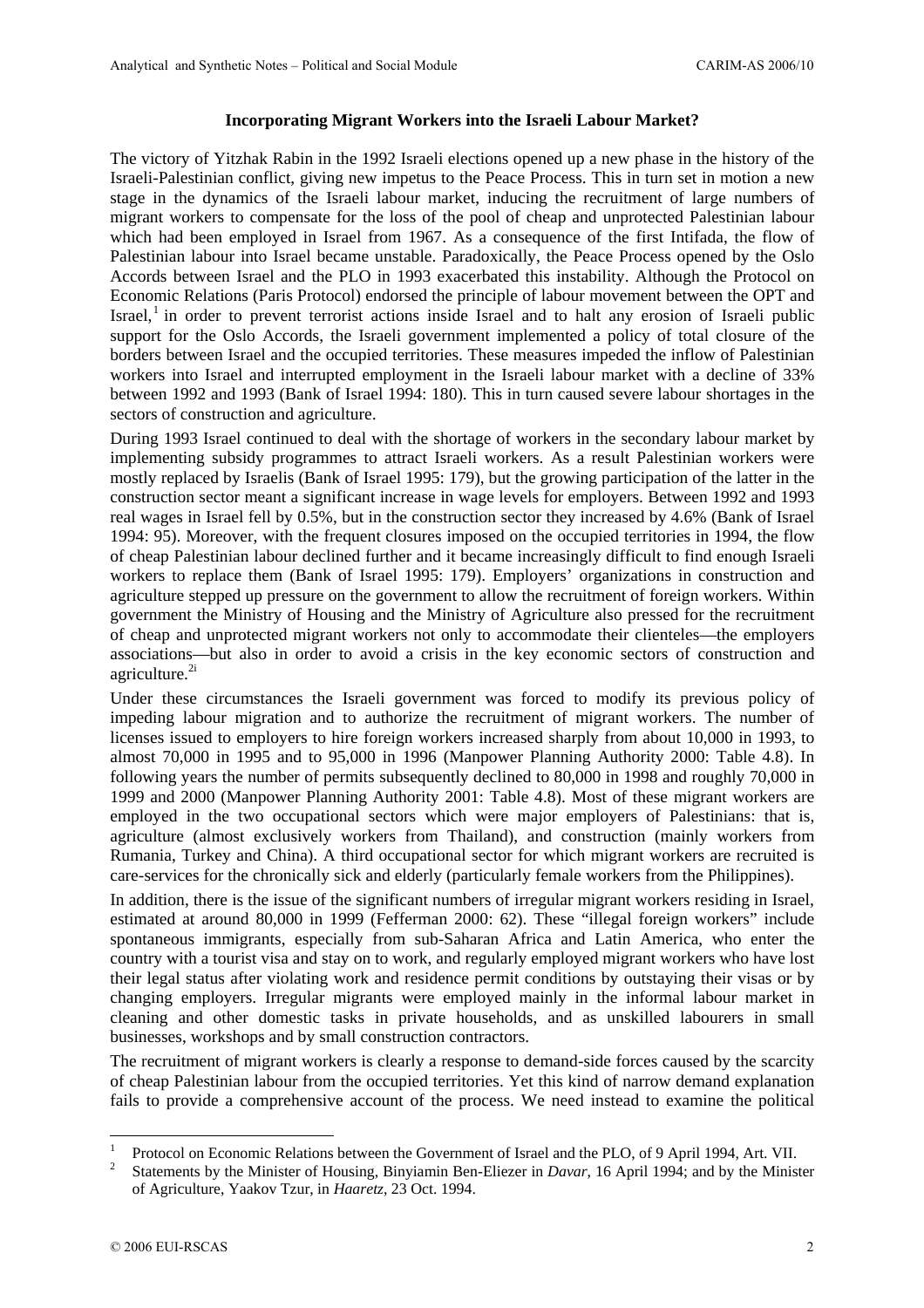context in which the decision to allow the recruitment of foreign workers was taken, and the way this is linked with the Israeli-Palestinian conflict (Bartram 1998). Like the decision to permit the employment of Palestinians from the West Bank and Gaza Strip in Israel after 1967, the entry of foreign workers was related to long and short-term political considerations related to dynamics of the national conflict. During the 1970s and 1980s, the employment of Palestinian workers in Israel was seen by the Israeli governments as a means to deepen the economic "integration" between Israel and the occupied territories and to promote their *de facto* annexation. After 1993 the change in Israeli strategy of conflict management promoted their replacement with foreign workers.

The shortage of cheap labour was exacerbated by Rabin's government decision in 1993 to impose closures on the occupied territories as a deterrent to terrorist actions within Israel. Such reactive political considerations were however related to a more basic change in the Israeli strategy of national conflict management. Under the Rabin government one of the principles applied to the Peace Process was that new, stable relations with the Palestinians should be based on a separation between Israel and the Palestinian entity. The replacement of Palestinians with foreign workers was thus part of the general strategy of limiting economic "integration" between Israel and the Palestinian territories. Reflecting this political logic, in 1995 Rabin declared: "We need to bring thousands of foreign workers to reduce the number of Palestinians walking around in our streets."<sup>3</sup> Moreover, one of Israel's basic concerns was to maintain the situation in which its political interests do not conflict with those of employers in the secondary labour market in possessing a large and secure pool of unprotected workers. By providing this labour force through the recruitment of foreign workers, the government attempted to neutralize the potential opposition to the Peace Process by those employers who were damaged by the limitations imposed on the transit of Palestinians to places of work inside Israel.

From a strictly structural dual labour market perspective foreign workers simply stepped in to replace non-citizen Palestinians in the sectors of construction and agriculture. At the same time the presence of migrant workers in Israel has created a new political situation fraught with tensions and conflicts both within the state apparatus and between state agencies and employers. The Israeli state and employers no longer enjoyed the benefits of access to cheap, non-citizen Palestinian labour force under occupation free of any responsibility for the social and political impact of labour migration.

In the new context of labour migration, the politics of labour-market segmentation and the way in which migrant workers were incorporated into the labour force was heavily conditioned by the ideological and institutional premises of the Israeli migration regime. The basic principle of the exclusivist ethno-national conception of Israel as a Jewish state is the formal demarcation between Jews and non-Jews. With respect to Jews Israel is a "settler regime" actively seeking to attract new members through immigration, whereas for non-Jews Israel operates a highly restrictive immigration regime. In contrast to Palestinian border workers who commuted to Israel from their communities, foreign workers not only work in Israel but also reside in the country, so that their continuous presence and the likelihood of their settling permanently are viewed by large segments of Israeli society and most state agencies as a potential threat to the Jewish character of Israel.

The basic contradiction between the Israeli migration regime on the one hand, and the need to recruit migrant workers on the other, burst onto the public agenda following the victory of a right wingreligious coalition in the 1996 elections (Rosenhek 2000). Many politicians began to make public attacks on migrant workers, depicting them as a threat to society and as a source of crime, social problems and unemployment.<sup>4</sup> This was the background to a key shift in government policy, at least at the rhetorical level. Since 1996 the declared policy goal has been to drastically reduce the number of migrant workers. For instance, in 1997 the Inter-Ministerial Committee on Foreign Workers set the target of reducing their number to 16,000 documented and 9,000 undocumented by 2002. This was supposed to be done mainly through a gradual reduction of the government-set quotas for documented migrant workers, a substantial increase in the costs of employing migrant labour through special levies imposed on employers, and the massive deportation of undocumented immigrants.<sup>5</sup>

<sup>&</sup>lt;sup>2</sup><br>3 *Davar,* 30 Jan. 1995. 4

See, for instance, *Haaretz*, 6 Sept. 1996, 23 April 1998, 24 April 1998, and 24 April 1999.

 <sup>&</sup>quot;Final Report of the Inter-Ministerial Teams on Foreign Workers", May 1997.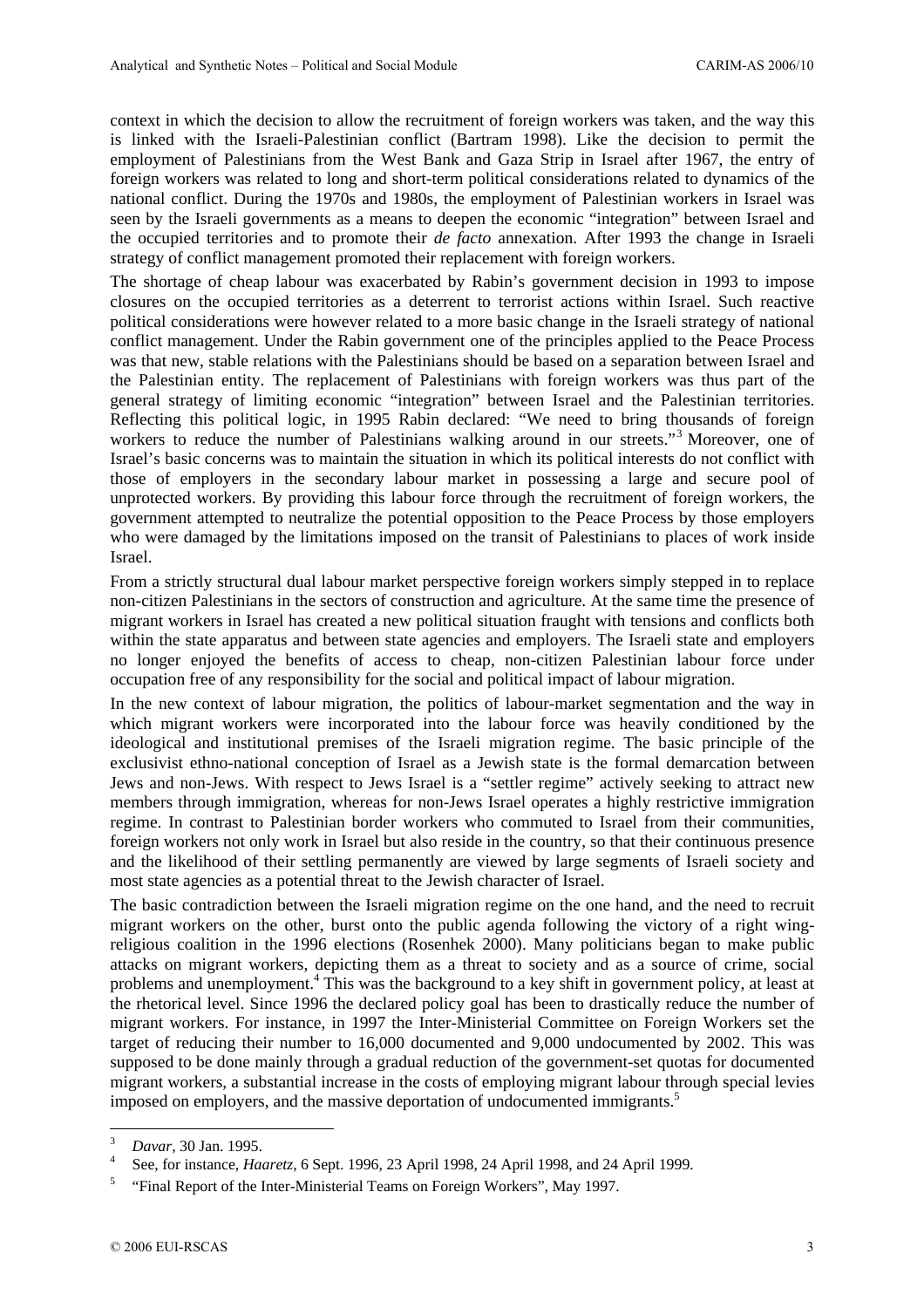A key element of the new policy was to restore the supply of Palestinian workers to meet the demand for cheap labour in the secondary labour market.<sup>6</sup> There are several reasons why the government preferred Palestinians over migrant workers. First, a major objective of the state was to resolve the contradiction between the restrictive migration regime and the supply of cheap and unprotected labour through non-Jewish immigration. A report prepared by the Ministry of Labor and Social Affairs stated that: "The workers from Judea, Samaria and Gaza are foreign workers regarding many characteristics of their employment. Their advantage is, however, that they come back to their communities at the end of the work-day and the society does not need to bear the burden of their social absorption."7 The goal was to free the Israeli state from the social and economic costs of incorporating migrant workers into the Israeli labour market and society.

In addition to the premises of the Israeli migration regime, a second set of factors explaining the preference for Palestinian workers relates to political and "security" considerations of national conflict management. Within the state apparatus the military establishment played a major role in opposing the recruitment of migrant workers and pushing for the return of Palestinian workers to the Israeli labour market. The Israeli army and security services considered the employment of Palestinians in Israel as a tool to reduce political tension in the occupied territories. For instance, a senior officer from the IDF Unit of Coordination and Liaison with the Palestinian Authority declared: "The defense establishment strongly opposes the recruitment of additional foreign workers. It is preferable […] that Palestinians could work and make a living in Israel."8 The argument being that the economic hardship caused by the lack of employment opportunities in Israel was a key factor contributing to political instability and increasing the recruitment capacity of radical Palestinian organizations.<sup>9</sup>

In a broader political context, when Netanyahu's hawkish coalition came to power in 1996, it caused a basic shift in the long-term strategy of conflict management. The political goal of the new government was to reverse the process of separation between Israel and the territories initiated by Rabin, and to strengthen the dependency of Palestinians on employment in Israel.

The new policy met with strong opposition from employers' associations in construction and agriculture, who embarked on a political campaign to defeat the state's plan of drastic reduction in the number of migrant workers.  $^{10}$  The employers' associations, supported by the Ministries of Construction and Agriculture,<sup>11</sup> demanded that the government increases the quotas for migrant workers in the sectors of construction and agriculture, or at least refrains from reducing them, claiming that the shortage of labour would cause the collapse of their economic activities. They also rejected the state's attempt to promote the reintroduction of Palestinians into the Israeli labour market, arguing that under the present political conditions the supply of Palestinian labour remains unstable. When terrorist acts are perpetrated, they claimed, the Israeli authorities impose closures on the territories and the inflow of workers is interrupted.

Israeli employers prefer migrant workers because they are more productive and less expensive to employ than Palestinians. Since most migrant workers live in or near their places of work, they are available for far longer work hours than Palestinians, who have to return to their communities in the early afternoon owing to limitations imposed by the IDF. Furthermore, migrant workers are subject to far stricter control by their employers than Palestinians. The social security contributions of employees and employers are much lower than in the case of Palestinian or Israeli workers, making direct labour

 $\overline{a}$ 

<sup>6</sup> Government Resolution No. 2199, 18 June 1997.

<sup>7</sup> "Foreign Workers, A Policy Proposal", Director-General of the Ministry of Labor and Social Affairs, July 1996. See also, statements made by Prime Minister Netanyahu in *Haaretz*, 22 Nov. 1996, and 5 Dec. 1996. *Haaretz*, 14 August 1997, 10 August 1997, 25 March 1998.

Intelligence reports made public in the media stated that Palestinians prevented from working in Israel due to the closures were likely to become supporters of Hammas and the Islamic Jihad (*Haaretz*, 2 Sept. 1997).<br>Their actions included public demonstrations, advertisements published in newspapers (see advertisements

published by the Association of Contractors and Builders in Israel, *Haaretz*, 4 April 1997, 24 July 1997, 13 August 1997, 11 Sept. 1997, 25 Feb. 1998, 24 Dec. 1999) and lobby activities.<br><sup>11</sup> Ministry of Housing document: "The Position of the Ministry of Housing Regarding the Workforce Required

and the Number of Foreign Workers for 1997", 11 Nov. 1996. On the Ministry of Agriculture's support of the farmers' demands see *Haaretz*, 23 Sept. 1999.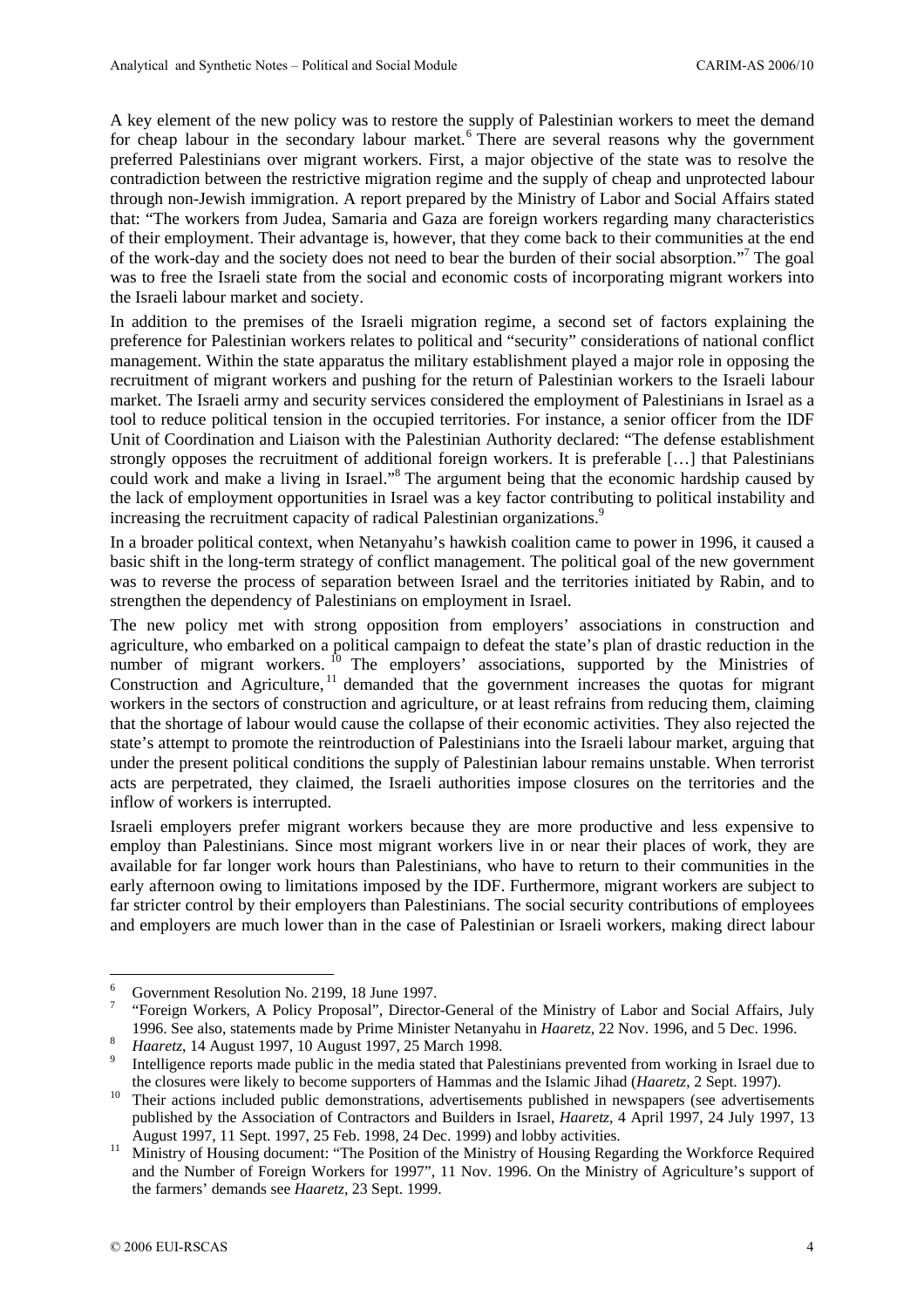costs less onerous for employers.12 But the main factor which makes labour costs of migrant workers lower to those of Palestinians is the restrictive Israeli migration regime. In order to maintain strict control over migrant workers and to prevent any process of permanent settlement in the country, the government introduced regulations according to which work and residence permits are attached to a specific employer.[REFERENCE TO LEGISLATION - THE REGULATIONS ARE NOT BASED ON LEGISLATION] If workers leave their assigned employer they automatically loose their legal permit to reside and work in Israel. This means that documented migrant workers constitute a captive labour force which is legally prevented from moving freely within the labour market, which consequently has little or no bargaining power to improve their employment conditions, and which is extremely vulnerable to violations of contractual and other labour rights. Hence, instead of reducing the number of migrant workers the regulations led to a significant strengthening of the economic incentives for employers to hire migrant—as opposed to Israeli or Palestinian—workers (Amir 2000). On March 2006 the High Court of Justice ruled that the binding of migrant workers to a particular employer violates their basic rights, and instructed the state to establish new arrangements within six months. In its verdict the Court defined the existing arrangement as a "modern version of slavery" that "hampers the inherent right for liberty, freedom of action and threatens the autonomy of the free will" of migrant workers.<sup>13</sup>

Since the adoption of the government policy to drastically reduce the number of documented migrant workers, employers in the secondary labour market have been largely successful in defeating itThe number of migrant workers employed in agriculture remained stable at a level of 17,000 till 2000. In the construction sector there has been a significant decrease in the number of permits issued for migrant workers, from about 60,000 in 1997 to roughly 37,000 in 1999 (Manpower Planning Authority 2001: Table 4.8). Yet, this reduction may well owe more to the deep recession suffered by the Israeli economy in general, and by the construction sector in particular, since 1997, than to the shift in state policy (Amir 2000). In the care services sector, the number of migrant workers increased from around 8,000 to 1996 to 28,500 in 2004.<sup>14</sup> The resumption of hostilities between Israel and the Palestinians in October 2000 with the start of the second *intifada* [for the same reasons that I don't employ the Israeli names for the wars, like the Six Days War, I neither use the Palestinian names, preferring more "neutral" terms] and the consequent halt to the inflow of Palestinian workers lead to a renewal of employers' demands for the authorized recruitment of larger numbers of migrant workers. As a response, in late 2000 the government approved additional permits for foreign workers, and by the end of 2001 the number of permits again reached 100,000 (Manpower Planning Authority 2002: Table 4.8), declining thereafter to around 95,000 in 2002 and 2003, and to 76,000 in 2004.15

As regards irregular migrant workers, until 2003 the policy of massive deportation was no more effective than the policy of reducing the number of documented migrant workers. While the number of deportations has increased over the years,<sup>16</sup> it remained well below the goal of 4,000 deportations per month set by Netanyahu's government in 1996.<sup>17</sup> In August 2002 Prime Minister Ariel Sharon announced the establishment of a Migration Authority empowered to carry out the forced deportation of irregular migrant workers. From 2003 onwards the Israeli government has implemented a strict

<sup>12</sup> The social security contributions for foreign workers are 1.3% of the wage (0.6% by the employee and 0.7%) by the employer), while for Israeli and Palestinian workers this is 9.83% (4.9% by the employee and 4.93% the employer). Both Palestinians and migrant workers are only covered by three social security programmes: work injuries, employer's bankruptcy and maternity. Yet, by governmental resolution Palestinian workers and their employers contributed to social security at the same rate as Israelis. This resolution was not extended to migrant workers, and they and their employers only contribute to the social security programmes

to which they are entitled.<br><sup>13</sup> HCJ 4542/02, 30 March 2006. See *Haaretz*, English edition, 31 March 2006 available on www.haaretz.com.<br><sup>14</sup> The Authority for Foreign Workers, The Ministry of Industry, Commerce and Employ

 <sup>(</sup>http://www.moit.gov.il/NR/rdonlyres/0DC08C38-4110-4913-AC29-B2663FD09FA8/0/sum2004.doc). 15 The Authority for Foreign Workers, The Ministry of Industry, Commerce and Employment, 22 Feb. 2004

<sup>(</sup>http://www.moit.gov.il/NR/rdonlyres/0DC08C38-4110-4913-AC29-B2663FD09FA8/0/sum2004.doc).<br><sup>16</sup> The number of deportations of irregular migrant workers increased from 2,768 in 1997, to 4,037 in 1998 and

<sup>4,615</sup> in 1999 (Bar-Tzuri, 2000). 17 Resolution No. 717 of the Ministerial Committee on Foreign Workers, 8 Nov. 1996.